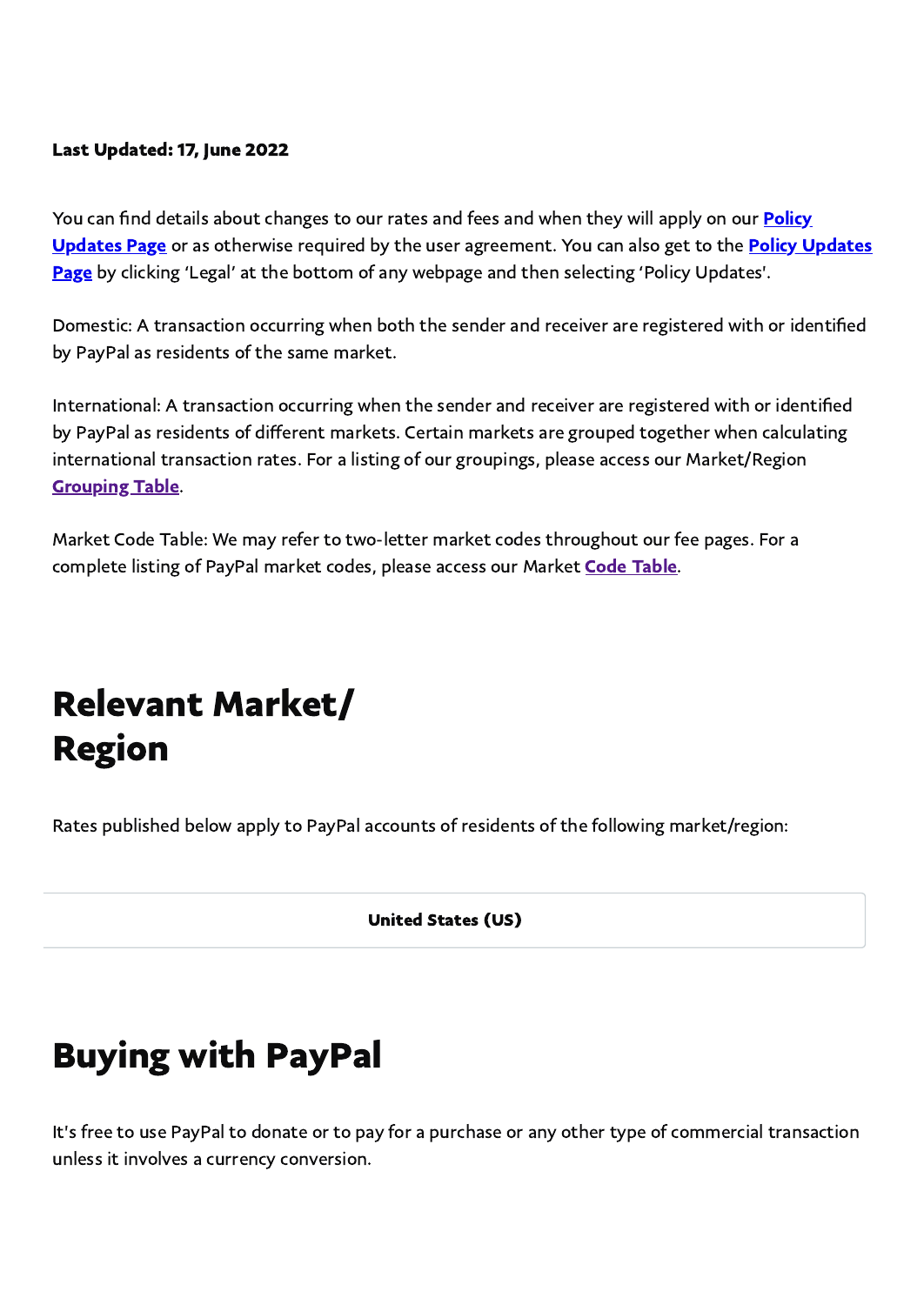#### Online or in-store

Rate

No Fee (when no **currency [conversion](#page-7-0)** is involved)

## Selling with PayPal

When you accept the **User [Agreement](https://www.paypal.com/us/webapps/mpp/ua/useragreement-full?locale.x=en_US)** to buy or sell goods or services or make any other commercial type of transaction, we call that a "commercial transaction".

For the listings of selling rates, please visit our **PayPal [Merchant](https://www.paypal.com/us/webapps/mpp/merchant-fees) Fees Page**.

## Buying and Selling Cryptocurrencies

The transaction fees are based on how much cryptocurrency ("crypto") you buy or sell. The exchange rate you'll see before buying or selling crypto will also include a **[cryptocurrency](https://www.paypal.com/us/webapps/mpp/ua/cryptocurrencies-tnc?locale.x=en_US#fees-pricing) conversion spread**. There's no fee for holding crypto in your account.

| Purchase or sale amount | Fee      |
|-------------------------|----------|
| $1.00 - 4.99$ USD       | 0.49 USD |
| $5.00 - 24.99$ USD      | 0.99 USD |
| 25.00 - 74.99 USD       | 1.99 USD |
| 75.00 - 200.00 USD      | 2.49 USD |
| 200.01 - 1000.00 USD    | 1.80%    |
| 1000.01 USD +           | 1.50%    |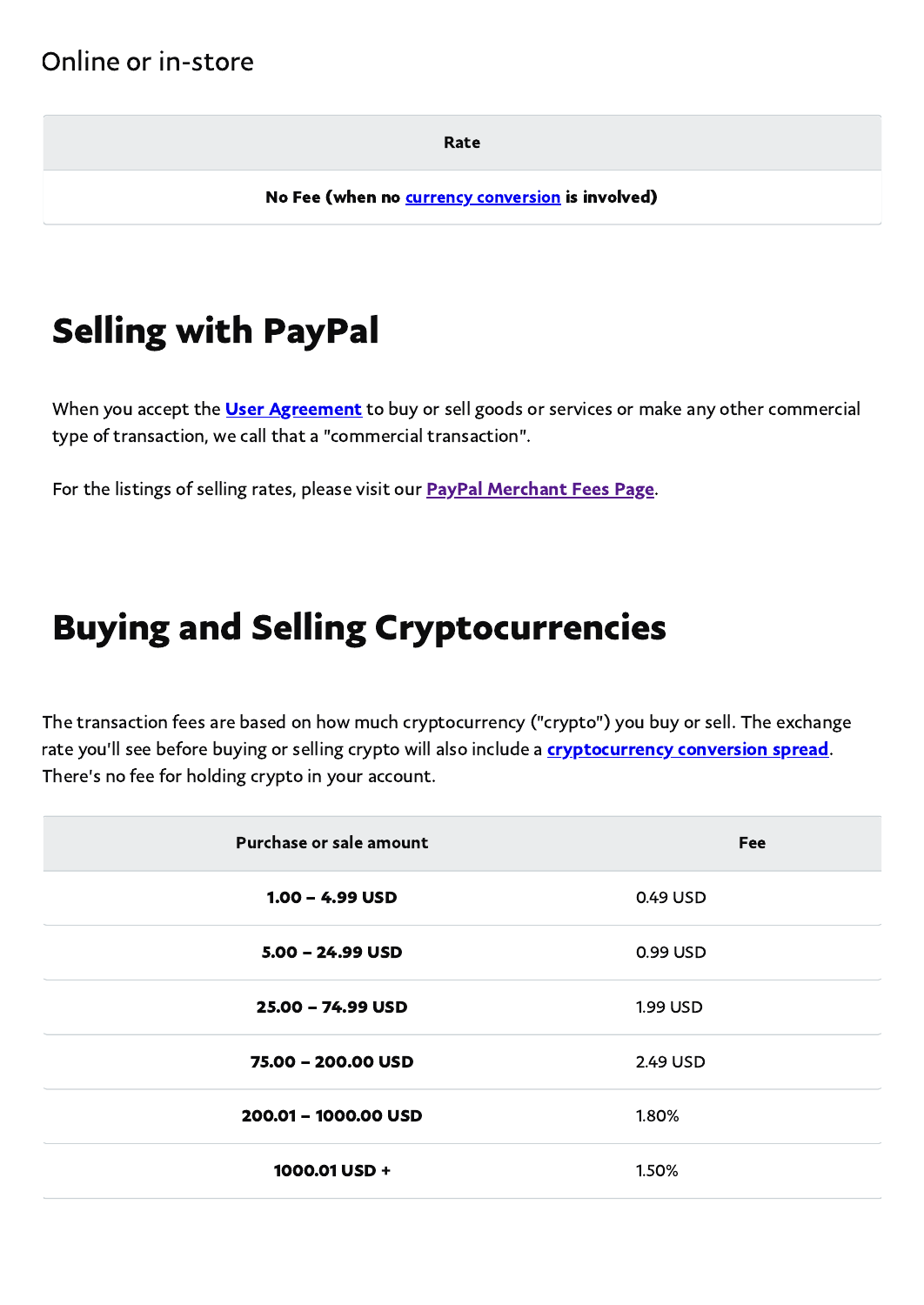# Receiving Donations

When you accept the *User [Agreement](https://www.paypal.com/us/webapps/mpp/ua/useragreement-full?locale.x=en_US)* or the **Generosity Network Terms and [Conditions](https://www.paypal.com/us/webapps/mpp/ua/generositynetwork-tnc?locale.x=en_US)** to send or receive funds (using one of the payment types listed below), we call that a "donation". Funds sent or received through other products or services (not set out below) are not "donations" eligible for donations pricing. In such cases the applicable transaction rates will apply and will be subject to the fees disclosed for such products or services on the applicable fees page.

### Standard rate for receiving domestic donations

| <b>Payment Type</b>                  | Rate                 |
|--------------------------------------|----------------------|
| <b>Donate Button</b>                 | $2.89\% +$ fixed fee |
| <b>Generosity Network</b>            | $2.89% + fixed$ fee  |
| <b>PayPal Checkout for Donations</b> | $2.89% + fixed$ fee  |

### Receiving international donations

The fee for receiving domestic donations applies plus the **additional percentage-based fee for** international donations.

#### Additional percentage-based fee for international donations

| <b>Payment Type</b>  | Rate  |
|----------------------|-------|
| <b>All Donations</b> | 1.50% |

### Fixed fee for donations (based on currency received)

<span id="page-2-0"></span>

| Fee |
|-----|
|     |
|     |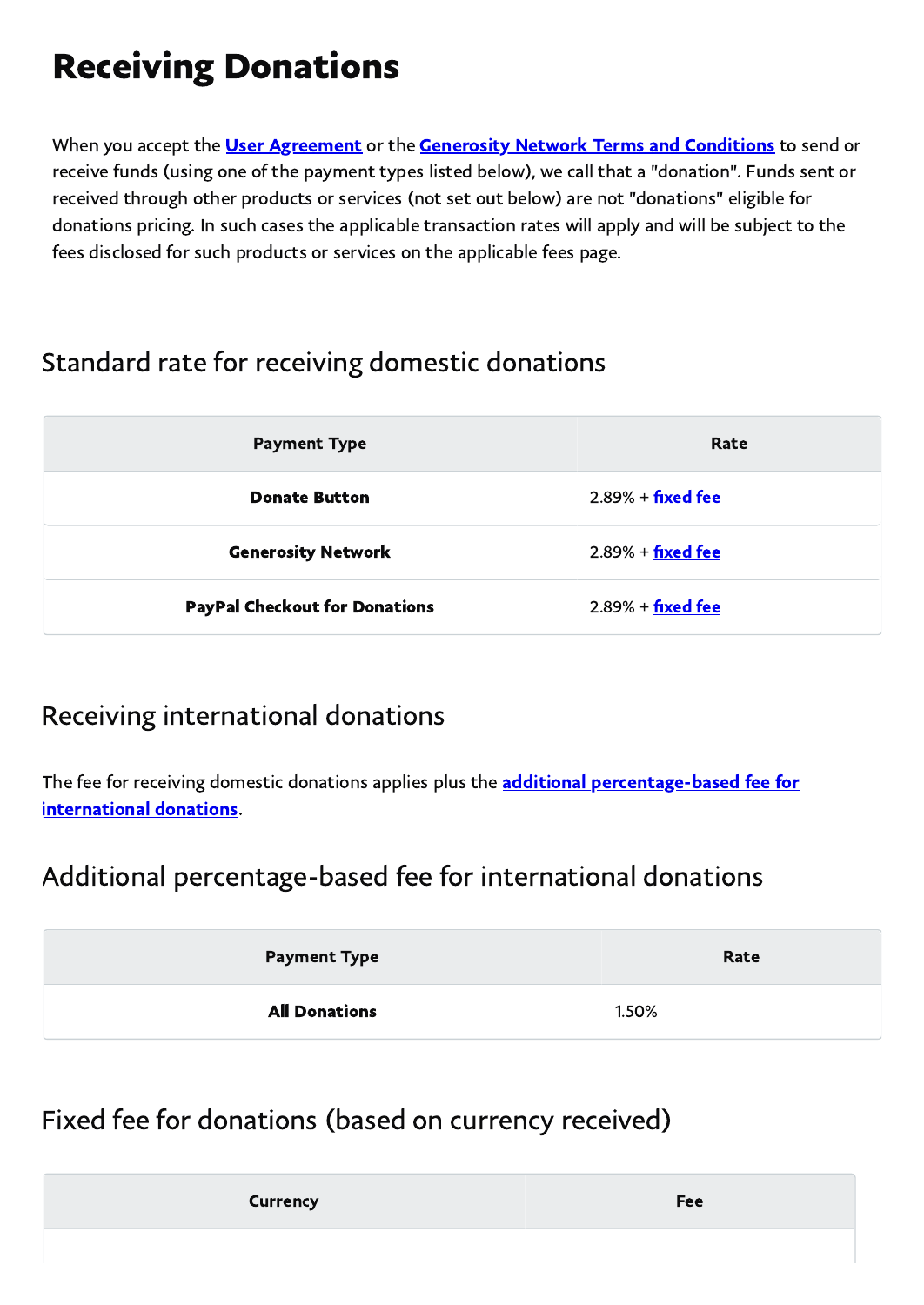| <b>Currency</b>           | Fee             |
|---------------------------|-----------------|
| <b>Australian dollar</b>  | 0.59 AUD        |
| <b>Brazilian real</b>     | <b>2.90 BRL</b> |
| <b>Canadian dollar</b>    | 0.59 CAD        |
| <b>Czech koruna</b>       | 9.00 CZK        |
| <b>Danish krone</b>       | <b>2.90 DKK</b> |
| <b>Euro</b>               | <b>0.39 EUR</b> |
| Hong Kong dollar          | 3.79 HKD        |
| <b>Hungarian forint</b>   | 149.00 HUF      |
| <b>Israeli new shekel</b> | <b>1.60 ILS</b> |
| Japanese yen              | 49.00 JPY       |
| Malaysian ringgit         | 2.00 MYR        |
| <b>Mexican peso</b>       | 9.00 MXN        |

| <b>Currency</b>           | Fee             |
|---------------------------|-----------------|
| <b>New Taiwan dollar</b>  | 14.00 TWD       |
| <b>New Zealand dollar</b> | 0.69 NZD        |
| Norwegian krone           | 3.90 NOK        |
| <b>Philippine peso</b>    | 25.00 PHP       |
| <b>Polish zloty</b>       | <b>1.89 PLN</b> |
| <b>Russian ruble</b>      | 39.00 RUB       |
| Singapore dollar          | 0.69 SGD        |
|                           |                 |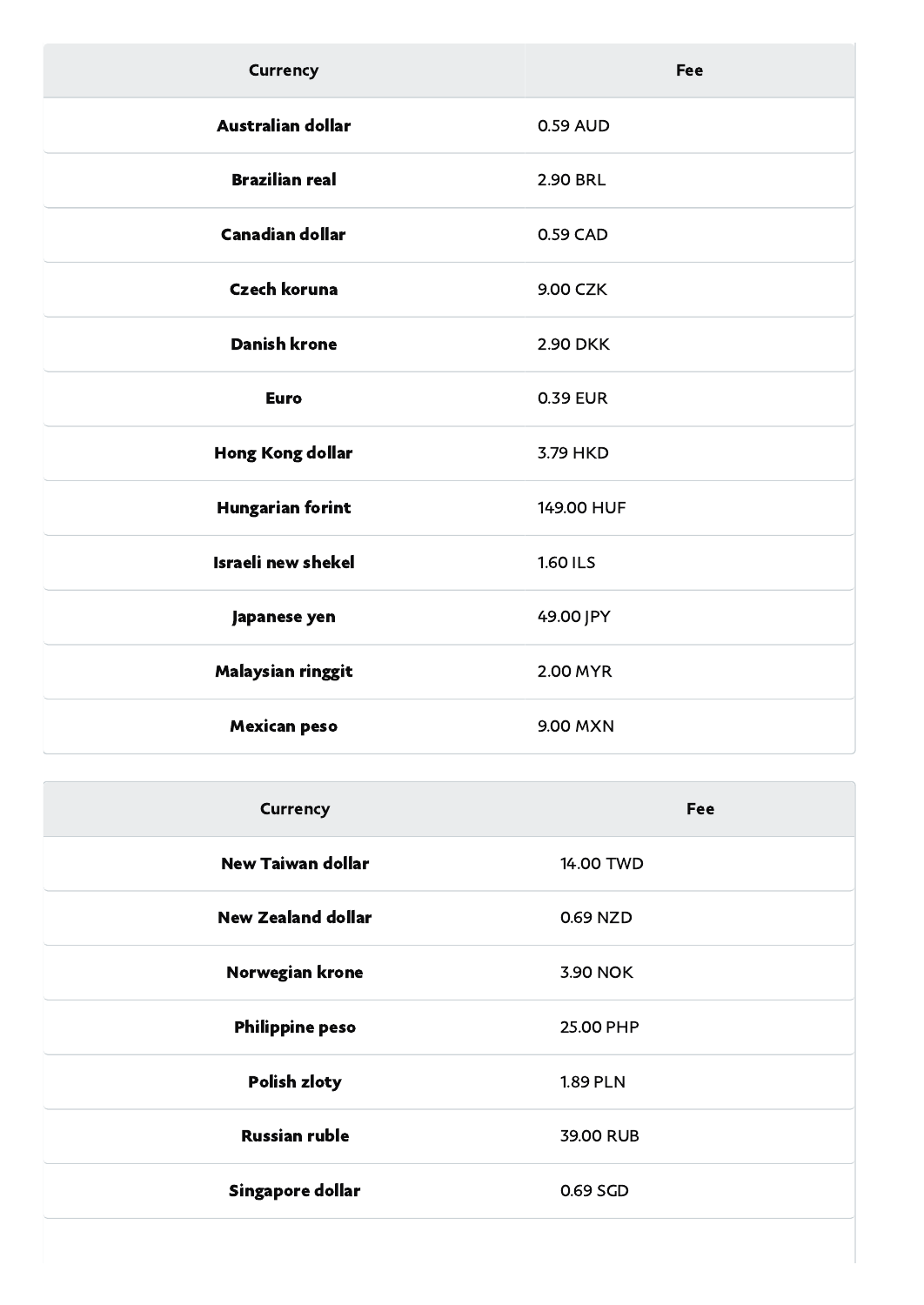| <b>Currency</b>           | Fee       |
|---------------------------|-----------|
| <b>Swedish krona</b>      | 4.09 SEK  |
| <b>Swiss franc</b>        | 0.49 CHF  |
| <b>Thai baht</b>          | 15.00 THB |
| <b>UK pounds sterling</b> | 0.39 GBP  |
| <b>US dollar</b>          | 0.49 USD  |

## Sending and receiving money

When you send money (initiated from the "Friends and Family" tab of the "Send Money" flow) to, or receive money into your PayPal account from, friends and family without making an underlying commercial transaction (that is, the payment is not for the purchase of goods or services or for making any other commercial transaction), we call that a "personal transaction".

The rates relating to personal transactions are set out below.

#### Sending domestic personal transactions

| <b>Payment method</b>            | <b>Fee</b>                  |
|----------------------------------|-----------------------------|
| PayPal balance or a bank account | Fee is waived               |
| Cards                            | $2.90\% + \text{fixed fee}$ |
| <b>Amex Send™ Account</b>        | Fee is waived               |

#### Sending international personal transactions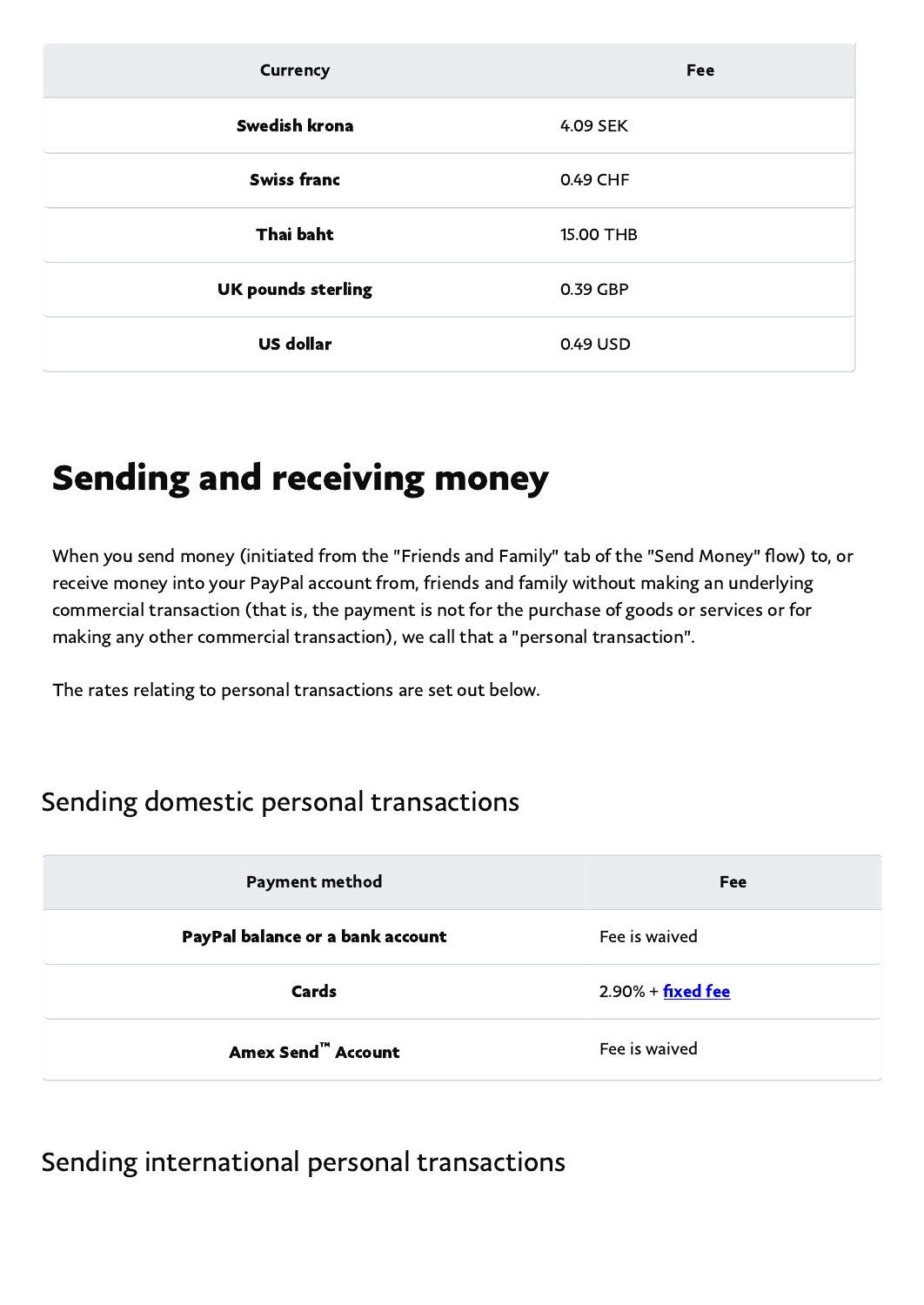The fee for sending domestic transactions applies plus the additional percentage-based fee for international transactions (international fee).

| <b>Payment method</b>            | Fee                                                                                             |
|----------------------------------|-------------------------------------------------------------------------------------------------|
| PayPal balance or a bank account | 5.00%<br>• A minimum international fee of 0.99 USD<br>• A maximum international fee of 4.99 USD |
| <b>Cards</b>                     | 5.00%<br>• A minimum international fee of 0.99 USD<br>• A maximum international fee of 4.99 USD |
| Amex Send <sup>""</sup> Account  | 5.00%<br>• A minimum international fee of 0.99 USD<br>• A maximum international fee of 4.99 USD |

Fees charged in different currencies for sending payments: We will collect the fee from balance in the currency in which the fee is listed. To do this, we may need to convert the fee amount from your sending balance into the currency in which the fee is listed, in which case the fees for "[Conversions](#page-7-0) in all other cases" also apply.

#### Receiving personal transactions

<span id="page-5-0"></span>Rate

No fee (when no **currency [conversion](#page-7-0)** is involved)

### Fixed fee for personal transactions (based on currency received)

| Currency              | <b>Fee</b> |
|-----------------------|------------|
| Australian dollar     | 0.30 AUD   |
| <b>Brazilian real</b> | 0.60 BRL   |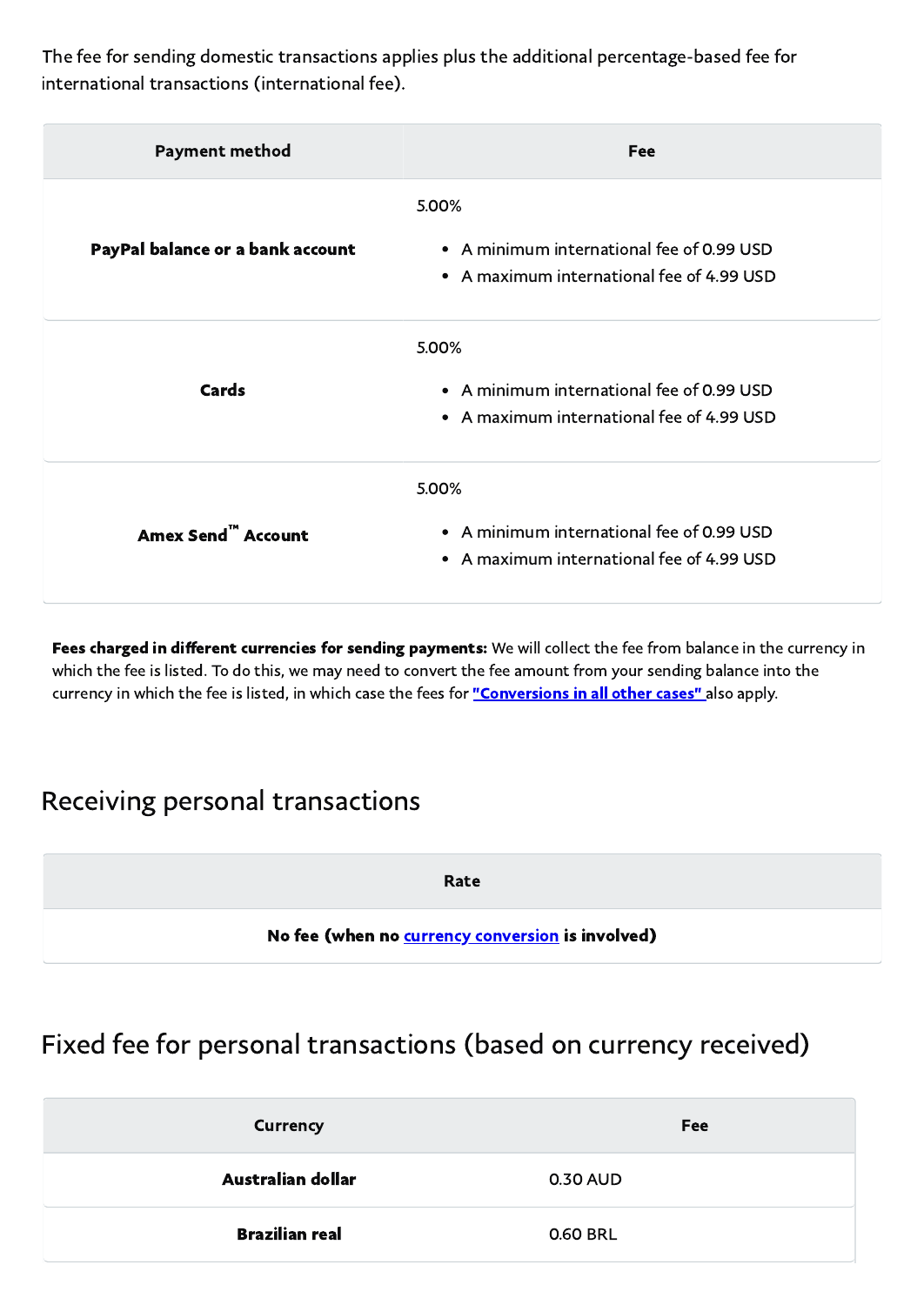| <b>Currency</b>           | Fee             |
|---------------------------|-----------------|
| <b>Canadian dollar</b>    | 0.30 CAD        |
| <b>Czech koruna</b>       | 10.00 CZK       |
| <b>Danish krone</b>       | <b>2.60 DKK</b> |
| <b>Euro</b>               | <b>0.35 EUR</b> |
| Hong Kong dollar          | 2.35 HKD        |
| <b>Hungarian forint</b>   | 90.00 HUF       |
| <b>Israeli new shekel</b> | <b>1.20 ILS</b> |
| Japanese yen              | 40.00 JPY       |
| Malaysian ringgit         | 2.00 MYR        |
| <b>Mexican peso</b>       | 4.00 MXN        |

| <b>Currency</b>           | <b>Fee</b>       |
|---------------------------|------------------|
| <b>New Taiwan dollar</b>  | 10.00 TWD        |
| <b>New Zealand dollar</b> | 0.45 NZD         |
| Norwegian krone           | <b>2.80 NOK</b>  |
| <b>Philippine peso</b>    | 15.00 PHP        |
| <b>Polish zloty</b>       | <b>1.35 PLN</b>  |
| <b>Russian ruble</b>      | <b>10.00 RUB</b> |
| Singapore dollar          | 0.50 SGD         |
| Swedish krona             | 3.25 SEK         |
| <b>Swiss franc</b>        | 0.55 CHF         |
|                           |                  |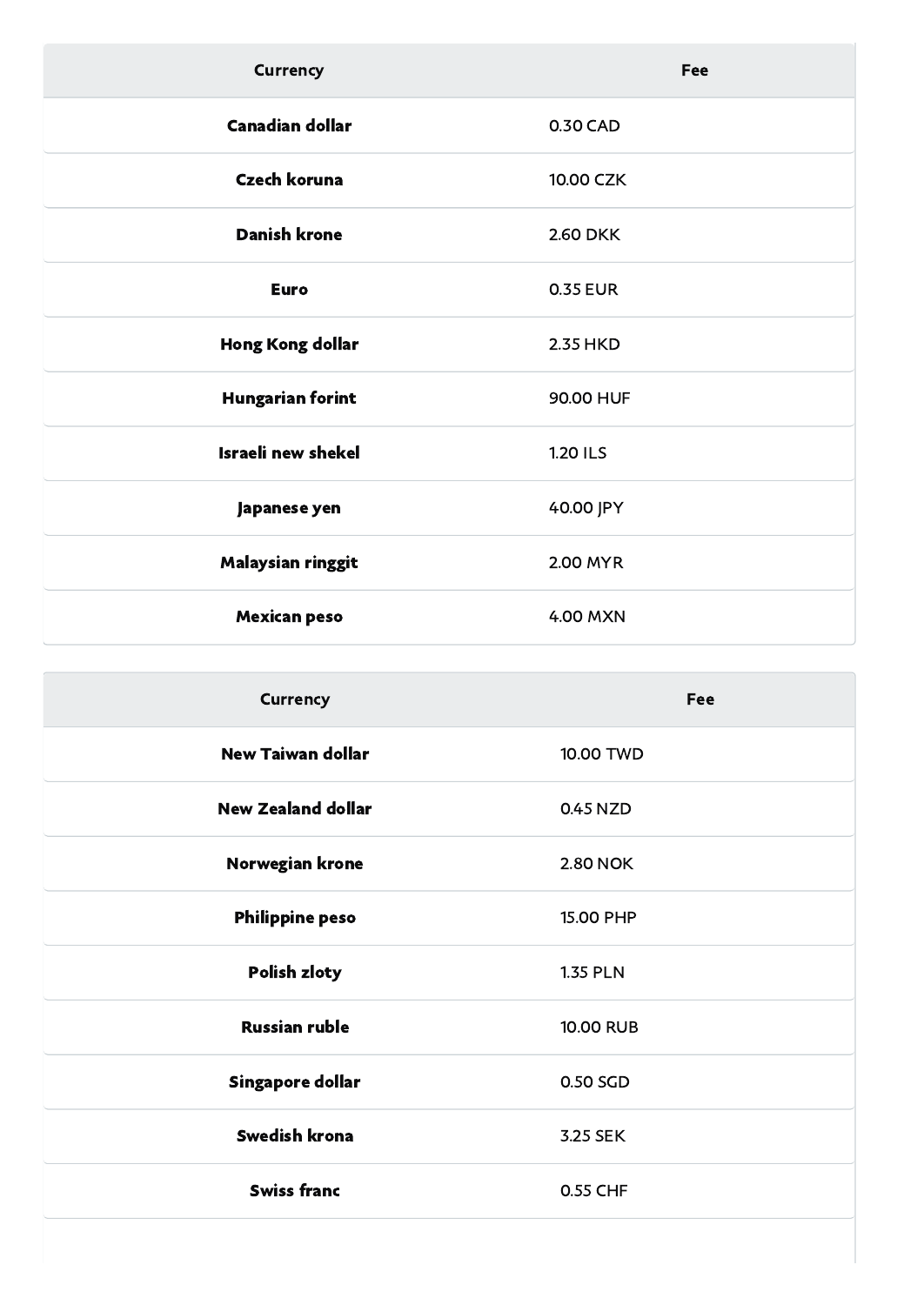| <b>Currency</b>           | <b>Fee</b> |
|---------------------------|------------|
| Thai baht                 | 11.00 THB  |
| <b>UK pounds sterling</b> | 0.20 GBP   |
| <b>US dollar</b>          | 0.30 USD   |

### PayPal Balance

PayPal offers a balance holding account commonly referred to as PayPal Balance.

<span id="page-7-0"></span>For more information and a complete listing of fees associated, please refer to the **PayPal Balance** Terms and [Conditions.](https://www.paypal.com/us/webapps/mpp/ua/cashagreement-full?locale.x=en_US)

## Currency Conversions

For any of the following types of transactions involving a **currency [conversion](https://www.paypal.com/us/webapps/mpp/ua/useragreement-full?locale.x=en_US#currency-conversion)** by PayPal, the transaction exchange rate will also include a currency conversion spread.

Converting payments in another currency

Type of Transaction **Currency Conversion Spread**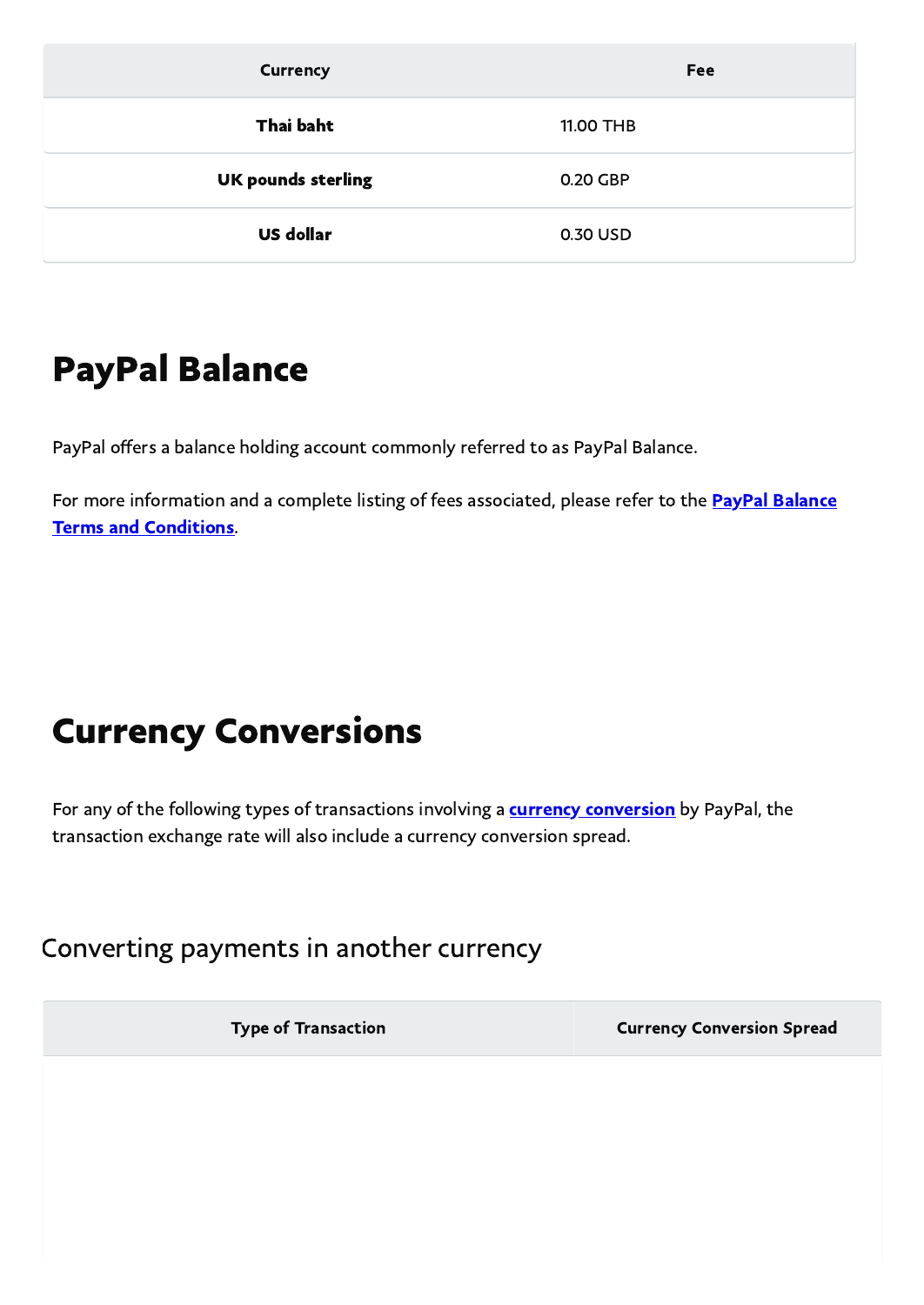| <b>Type of Transaction</b>                                                                                                                                                                                                                                                                                                                                                            | <b>Currency Conversion Spread</b>                                                    |
|---------------------------------------------------------------------------------------------------------------------------------------------------------------------------------------------------------------------------------------------------------------------------------------------------------------------------------------------------------------------------------------|--------------------------------------------------------------------------------------|
| Paying for goods or services in a currency other than the<br>currency the goods or services are listed in.<br>Sending money to a friend or family member such that<br>they receive a different currency from the currency in<br>which you pay.<br>Sending money using PayPal Payouts such that your<br>recipients receive a different currency from the currency<br>in which you pay. | 4.00%, or such other amount as may<br>be disclosed to you during the<br>transaction. |
| All other transactions                                                                                                                                                                                                                                                                                                                                                                | 3.00%, or such other amount as may<br>be disclosed to you during the<br>transaction. |

## Withdrawals Out of PayPal

You can typically withdraw money out of PayPal by standard withdrawals/transfers to your linked bank account or eligible cards. A currency [conversion](#page-7-0) (and **currency conversion fees**) may also apply.

Note: For additional listings of transfer rates out of business [accounts,](https://www.paypal.com/us/webapps/mpp/merchant-fees) please visit our **PayPal** Merchant Fees Page.

### Withdrawing from a PayPal personal account

| Withdrawal/Transfer<br>to | Withdrawal/Transfer<br><b>Type</b> | Rate |
|---------------------------|------------------------------------|------|
|                           |                                    |      |
|                           |                                    |      |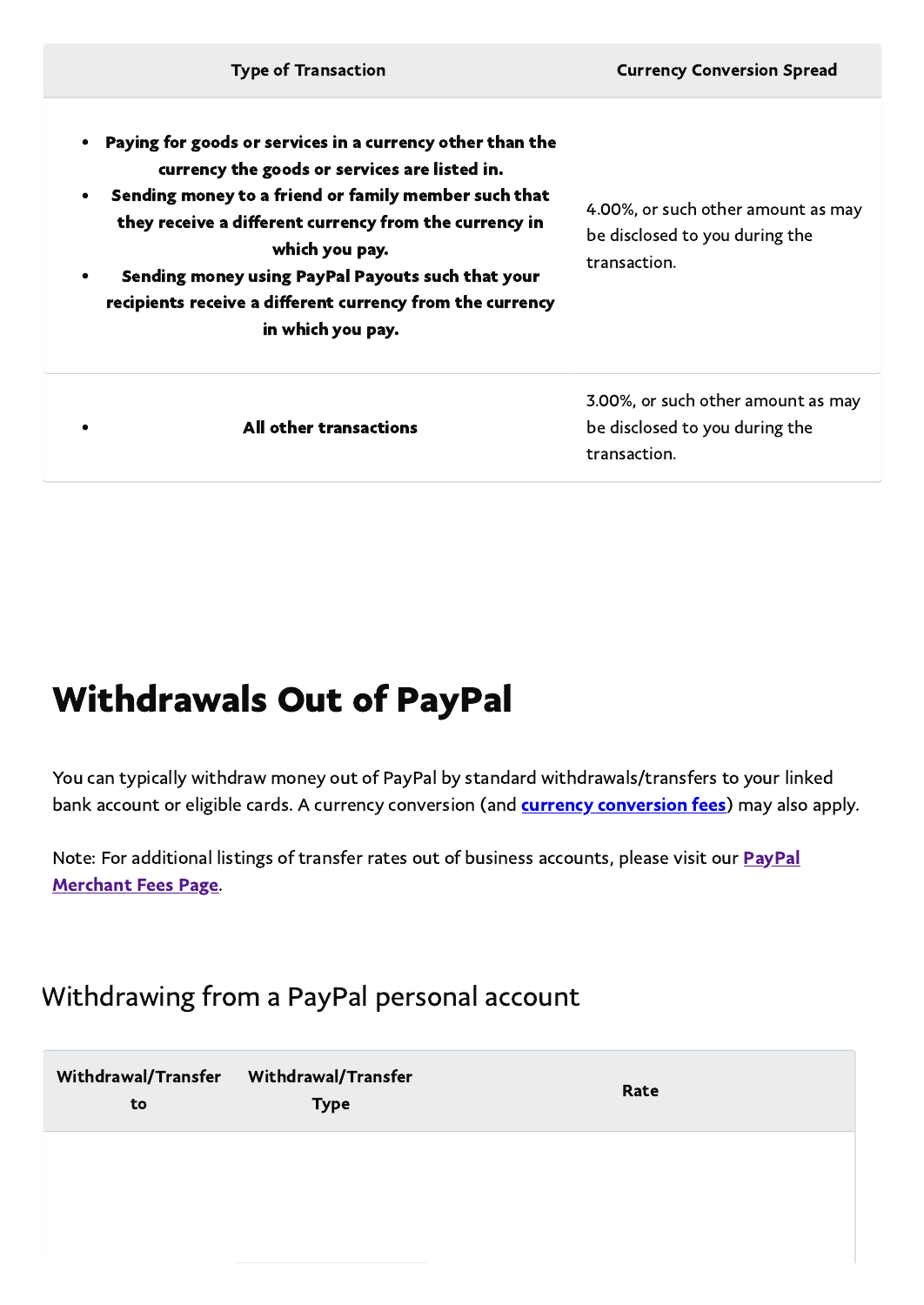| Withdrawal/Transfer<br>to | <b>Withdrawal/Transfer</b><br><b>Type</b>                                          | <b>Rate</b>                                                                                                                     |
|---------------------------|------------------------------------------------------------------------------------|---------------------------------------------------------------------------------------------------------------------------------|
|                           | <b>Local Account</b><br>• With eligible<br>linked bank<br>account                  | No Fee (when no <b>currency conversion</b> is involved)                                                                         |
| <b>Bank account</b>       | Instant<br>Withdrawal<br>limits apply                                              | 1.75% of amount transferred<br>• Minimum and Maximum fees apply based on<br>the card withdrawal currency, in the table<br>below |
| <b>Cards</b>              | Instant<br>• With eligible<br>linked debit<br>card<br>• Withdrawal<br>limits apply | 1.75% of amount transferred<br>• Minimum and Maximum fees apply based on<br>the card withdrawal currency, in the table<br>below |
| <b>Checks</b>             | Have a paper check<br>mailed to you                                                | <b>1.50 USD</b>                                                                                                                 |

### <span id="page-9-0"></span>Withdrawal Limits – Instant Transfer for Bank

<span id="page-9-1"></span>

| <b>Frequency</b>       | Maximum (up to) |
|------------------------|-----------------|
| <b>Per transaction</b> | 25,000.00 USD   |

### Withdrawal Limits – Instant Transfer for Cards

| <b>Frequency</b>       | Maximum (up to) |
|------------------------|-----------------|
| <b>Per transaction</b> | 5000.00 USD     |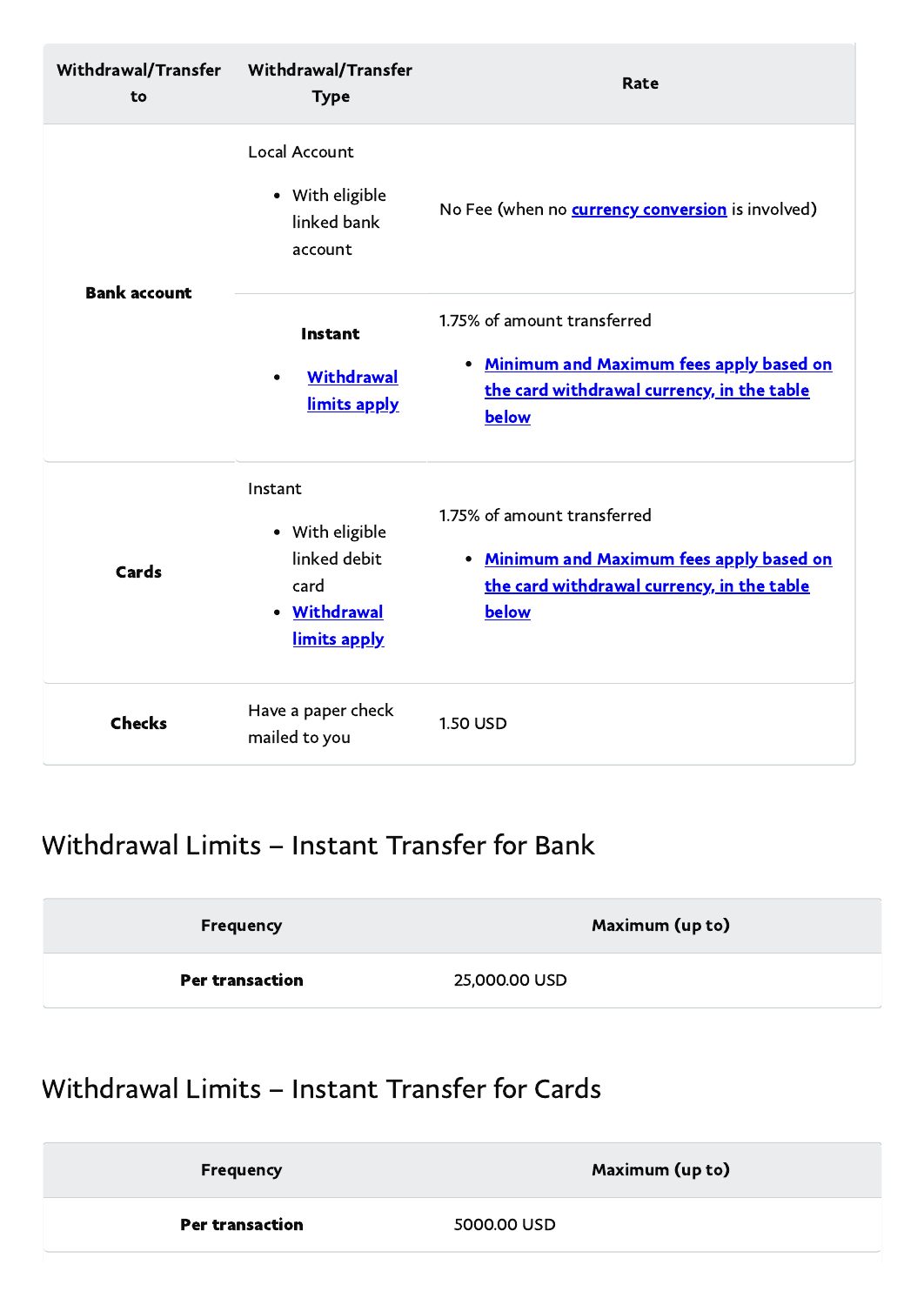| Frequency | Maximum (up to) |
|-----------|-----------------|
| Per day   | 5000.00 USD     |
| Per week  | 5000.00 USD     |
| Per month | 15,000.00 USD   |

### Minimum and Maximum fees – Instant Transfer

Based on withdrawal currency:

| Currency         | <b>Minimum Fee</b> | <b>Maximum Fee</b> |
|------------------|--------------------|--------------------|
| <b>US dollar</b> | 0.25 USD           | 25.00 USD          |

## Other Consumer Fees

Included below are fees associated with events, requests, or actions that may happen when you use your account.

#### Other Fees

| <b>Activity</b>                                                      | <b>Description</b>                                                                                                                                                                        | Rate   |
|----------------------------------------------------------------------|-------------------------------------------------------------------------------------------------------------------------------------------------------------------------------------------|--------|
| <b>Bank Return on</b><br><b>Withdrawal/Transfer</b><br>out of PayPal | This fee is charged when a withdrawal/transfer out of<br>PayPal is attempted by a user and it fails because<br>incorrect bank account information or delivery<br>information is provided. | No Fee |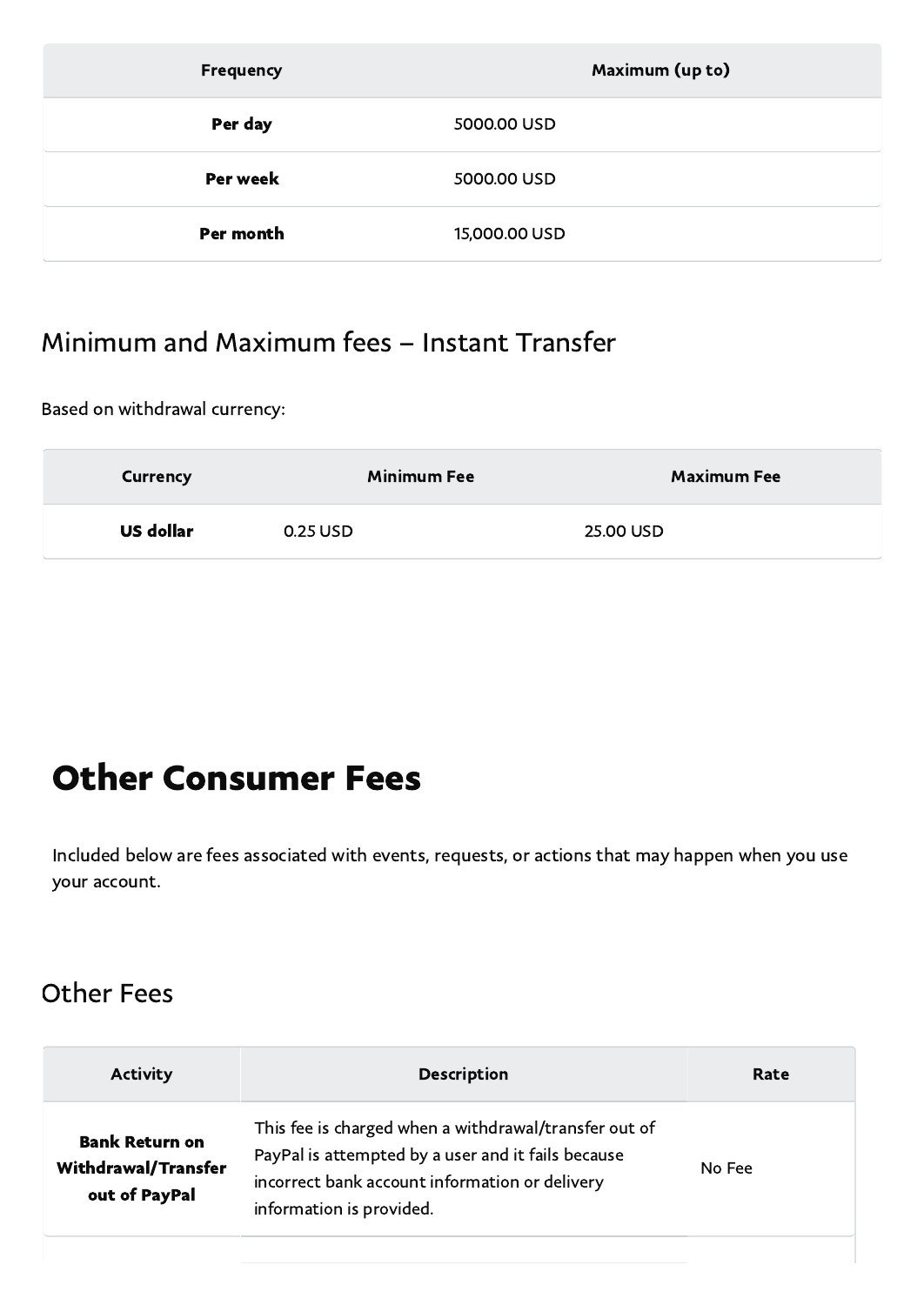| <b>Activity</b>                                                | <b>Description</b>                                                                                                                                                                                                                                                                  | Rate                                                                                                                                      |
|----------------------------------------------------------------|-------------------------------------------------------------------------------------------------------------------------------------------------------------------------------------------------------------------------------------------------------------------------------------|-------------------------------------------------------------------------------------------------------------------------------------------|
| <b>Credit Card and</b><br><b>Debit Card</b><br>Confirmation(s) | Some users, in order to increase their sending limit or<br>as PayPal may determine, may be charged a credit card<br>and debit card link and confirmation fee. This amount<br>will be refunded when you successfully complete the<br>credit card or debit card verification process. | See Credit Card<br>and Debit Card<br><b>Link and</b><br><b>Confirmation</b><br><b>Table below.</b>                                        |
| <b>PayPal Business</b><br><b>Debit MasterCard</b>              | Use of the PayPal Business Debit MasterCard is subject<br>to eligibility, application, approval by PayPal and your<br>acceptance of the terms.                                                                                                                                      | Please see our<br><b>PayPal Business</b><br><b>Debit MasterCard</b><br><b>Cardholder</b><br><b>Agreement and</b><br><b>Privacy Notice</b> |
| <b>PayPal Debit</b><br><b>MasterCard</b>                       | Use of the PayPal Debit MasterCard is subject to<br>eligibility, application, approval by PayPal and your<br>acceptance of the terms.                                                                                                                                               | Please see our<br><b>PayPal Debit</b><br><b>MasterCard</b><br><b>Cardholder</b><br><b>Agreement</b>                                       |

### <span id="page-11-0"></span>Credit Card and Debit Card Link and Confirmation Table

| <b>Currency</b>         | Rate             |
|-------------------------|------------------|
| Australian dollar       | <b>2.00 AUD</b>  |
| <b>Brazilian real</b>   | <b>4.00 BRL</b>  |
| <b>Canadian dollar</b>  | 2.45 CAD         |
| <b>Czech koruna</b>     | 50.00 CZK        |
| <b>Danish krone</b>     | <b>12.50 DKK</b> |
| <b>Euro</b>             | <b>1.50 EUR</b>  |
| Hong Kong dollar        | 15.00 HKD        |
| <b>Hungarian forint</b> | 400.00 HUF       |
|                         |                  |